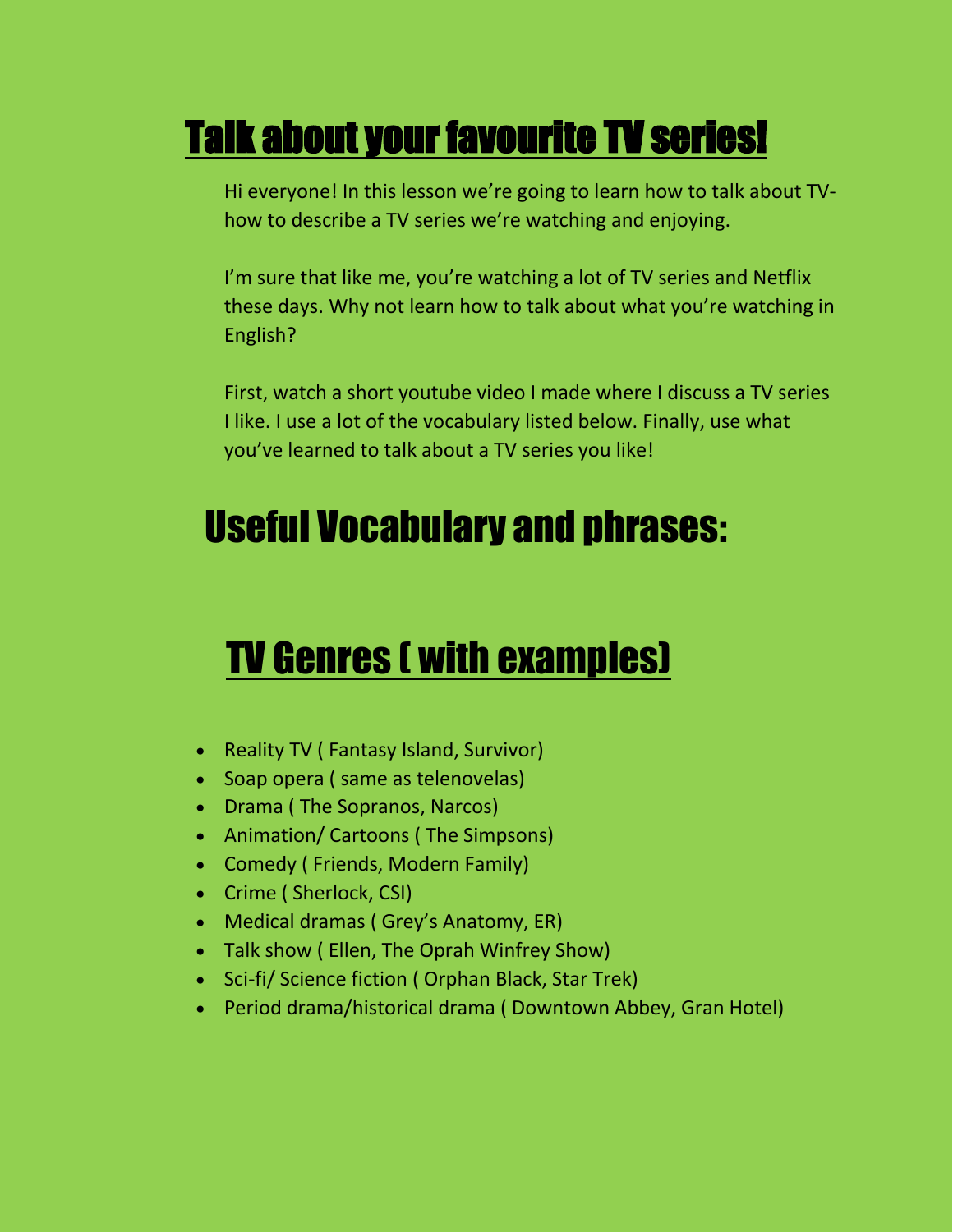## Adjectives to describe a TV series

- Action-packed
- **•** Dramatic
- Funny
- Interesting
- **•** Engaging
- Thought-provoking
- Well- acted
- Addictive
- Scary
- Inspiring

### Other useful vocabulary

- Binge-watch (verb): to watch many episodes of a tv series in a short time
- Check- out (phrasal verb): to check-out a tv series means to watch
- Underrated (adjective): something that is not very popular, but should be
- Overrated (adjecitve): something that is very popular but shouldn't be
- A hit: something that is popular or successful

# Talking about the plot

Plot is another word for story, that is used when we talk about TV series, films or books. When you want to talk about the plot of your favourite TV series, give information about the story: **who, what, where and when**